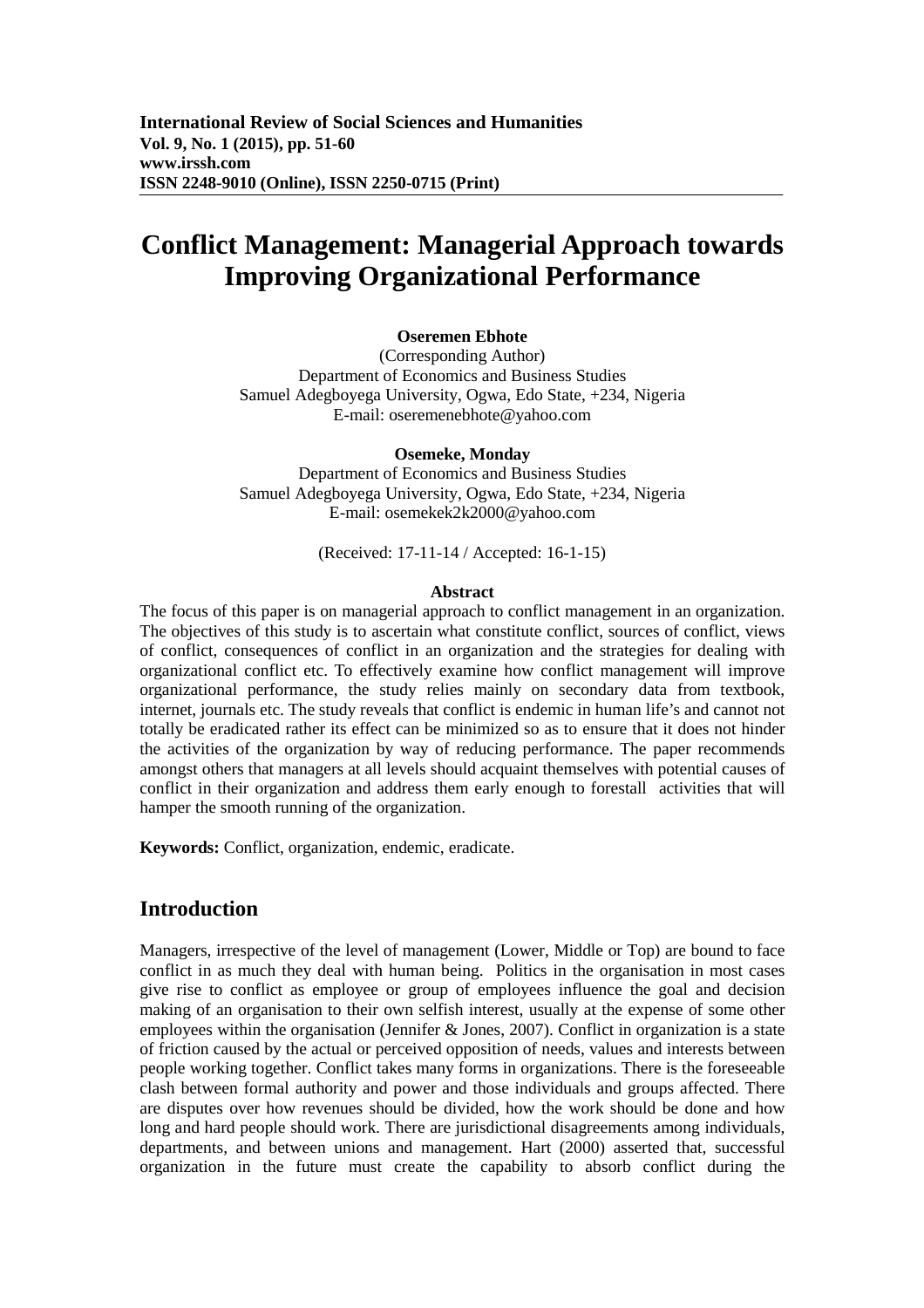organization's life cycle. The capability here refers to conflict management mechanism in order to minimize the rate of conflict and improve performance. There are subtler forms of conflict involving rivalries, jealousies, personality clashes, role definitions, and struggles for power and favor. There is also conflict within individuals — between competing needs and demands — to which individuals respond in different ways. An organization exists to provide goods and services that people desire. These goods and services are the products of the behaviours of workers who occupy different level of the organizational structure. These people have different cultures, skills and educational background as well as different perceptions, roles, expectations and values. Conflict in an organization will depend on the degree with which the manpower is met with opposition in protecting their interest, values and goals. However, the establishment and continuous existence of organization through the realization of set goals and objectives requires the continuous and effective functioning of its material input with the human element being indispensable.

Azamoza (2004) argued that conflict can help strengthened the organisation and enable the organisation to improve its performance. This paper therefore, focuses on conflict in organisation and ways or strategies that managers can explore in order to resolve it before it hinders the organisation from reaching it goals and objectives.

The effective conflict management will lead to organizational performance, enhances productivity and improve the growth and sustainability of the organisation. Therefore, the objective of this study is to determine the effect of organisational conflict on organisational performance.

The research made use of several relevant literatures review and previous study materials. As an exploratory study, the methodological approach adopted here involves an analytical navigation of what constitute conflict, sources of conflict, views of conflict, consequences of conflict in an organisation and the strategies for dealing with organisational conflict.

## **Literature Review and Conceptual Framework**

This paper is anchored on Contemporary theory which asserted or recognizes that conflicts between human beings are unavoidable. They emerge as a natural result of change and can be beneficial to the organization, if managed efficiently. Kirchoff and Adams (1982) consider innovation as a mechanism for bringing together various ideas and viewpoints into a new and different fusion. An atmosphere of tension, and hence conflict, is thus essential in any organization committed to developing or working with new ideas. From the above theory, the proponents opined that conflicts within organisation is unavoidable and that it can be of immerse benefit to the organisation if the drivers (management) of such organization managed it properly. So the task of managing conflicts within the organisation is solely the responsibility of the leaders in such organisation, they should ensue that they are proactive and innovative in managing and resolving conflict so as to achieve higher employee performance in the organisation.

## **The Definition of Conflict & Conflict Management**

Robbins and Judge (2009) defined conflict as "a process that begins where one party perceives that another party has negatively affected, or is about to negatively affect something that the first party cares about". Darling and Walker (2007) linked this idea to the organization by stating that, even when conflict is a natural phenomenon in social relations (as natural as harmony), it can nevertheless be managed within organizations. Unugbro cited in Osemeke (2001) defined conflicts as people striving for their own preferred outcome, which, if attained, prevent others from achieving preferred outcome, resulting in hostility and breakdown in human relations. Jennifer and Jones (2007) see organizational conflict as the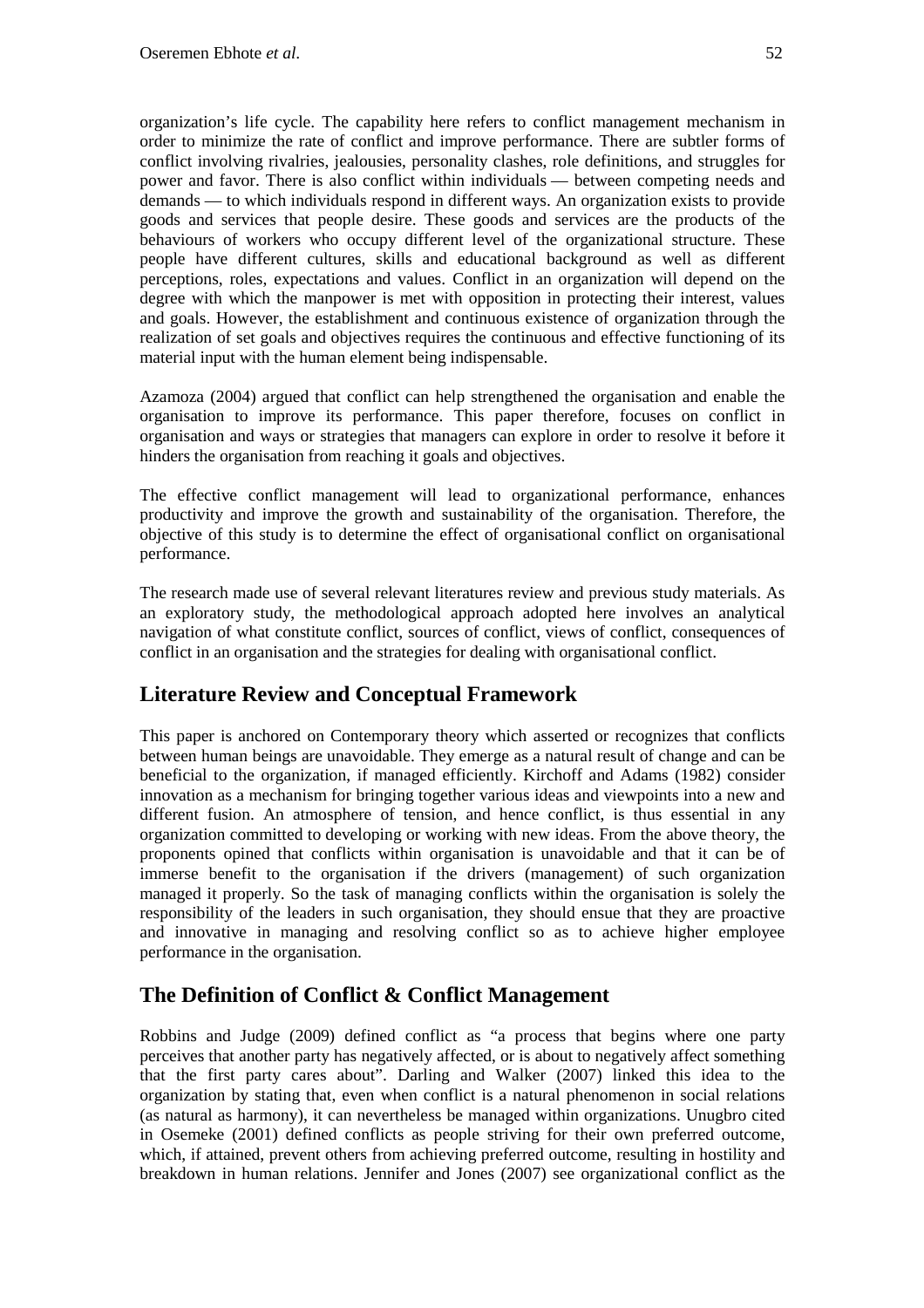struggle that arises when the goal-directed behaviour of one person or group blocks the goaldirected behaviour of another person or group. March and Simon (1958) consider conflict as a breakdown in the standard mechanisms of decision making, so that an individual or group experiences difficulty in selecting an alternative. This is a narrow conceptualization of conflict and is not very useful for research purposes. On the broad side, Pondy (1967) has argued that organizational conflict can best be understood as a dynamic process underlying organizational behavior. This is a very broad definition that excludes very little of anything transpiring in a group or individual.

Rahim (2002) opined that conflict management is the process of limiting the negative aspects of conflict while increasing the positive aspects of conflict. The aim of conflict management is to enhance learning and group outcomes, including effectiveness or performance in organizational setting. Properly managed conflict can improve group outcomes (Alpert, Tjosvaldo, & Law, 2000).

### **Views of Conflict**

Vijay (1998) in his work conflict management opined that three distinct views have evolved about conflict in organizations. The traditional view (dominant from the late nineteenth century until the mid-1940s) assumes that conflict is bad, always has a negative impact, and leads to declines in performance as the level of conflict increases. Conflict must therefore always be avoided. In this view conflict is closely associated with such terms as violence, destruction, and irrationality. The response to conflict in the traditional view is to reduce, suppress, or eliminate it. The manager was responsible for freeing the project of any conflict, often using an authoritarian approach. Although that approach worked sometimes, it was not generally effective; when they are suppressed, the root causes cannot be identified, and the potentially positive aspects of conflict cannot emerge. This traditional view of conflict is still widely held because industrial and business institutions that have a strong influence on our society concur with it. This negative view of conflict played a role in the development of labor unions. Violent or disruptive confrontations between workers and management led people to conclude that conflict was always detrimental and should therefore be avoided.

According to Vijay (1998) behavioral or contemporary view, also known as the human relations view, emerged in the late 1940s and held sway through the 1970s. It argues that conflict is natural and inevitable in all organizations and that it may have either a positive or a negative effect, depending on how the conflict is handled. Performance may increase with conflict, but only up to a certain level, and then decline if conflict is allowed to increase further or is left unresolved. This approach advocates acceptance of conflict and rationalizes its existence. Because of the potential benefits from conflict, project managers should focus on managing it effectively rather than suppressing or eliminating it.

The newest perspective, the interactionist view assumes that conflict is necessary to increase performance. While the behavioral approach accepts conflict, the interactionist view encourages conflict based on the belief that a harmonious, peaceful, tranquil, too-cooperative project organization is likely to become static, apathetic, stagnant, and unable to respond to change and innovation. This approach encourages managers to maintain an appropriate level of conflict—enough to keep projects self-critical, viable, creative, and innovative (Olakunle, 2008).

### **Sources of Organizational Conflict**

Jennifer and Jones (2007) opined that conflict, both individuals and between groups, has many sources, and managers need to be aware of them so that when it occurs they can either control or resolve it. The major sources of interpersonal and intergroup conflict according to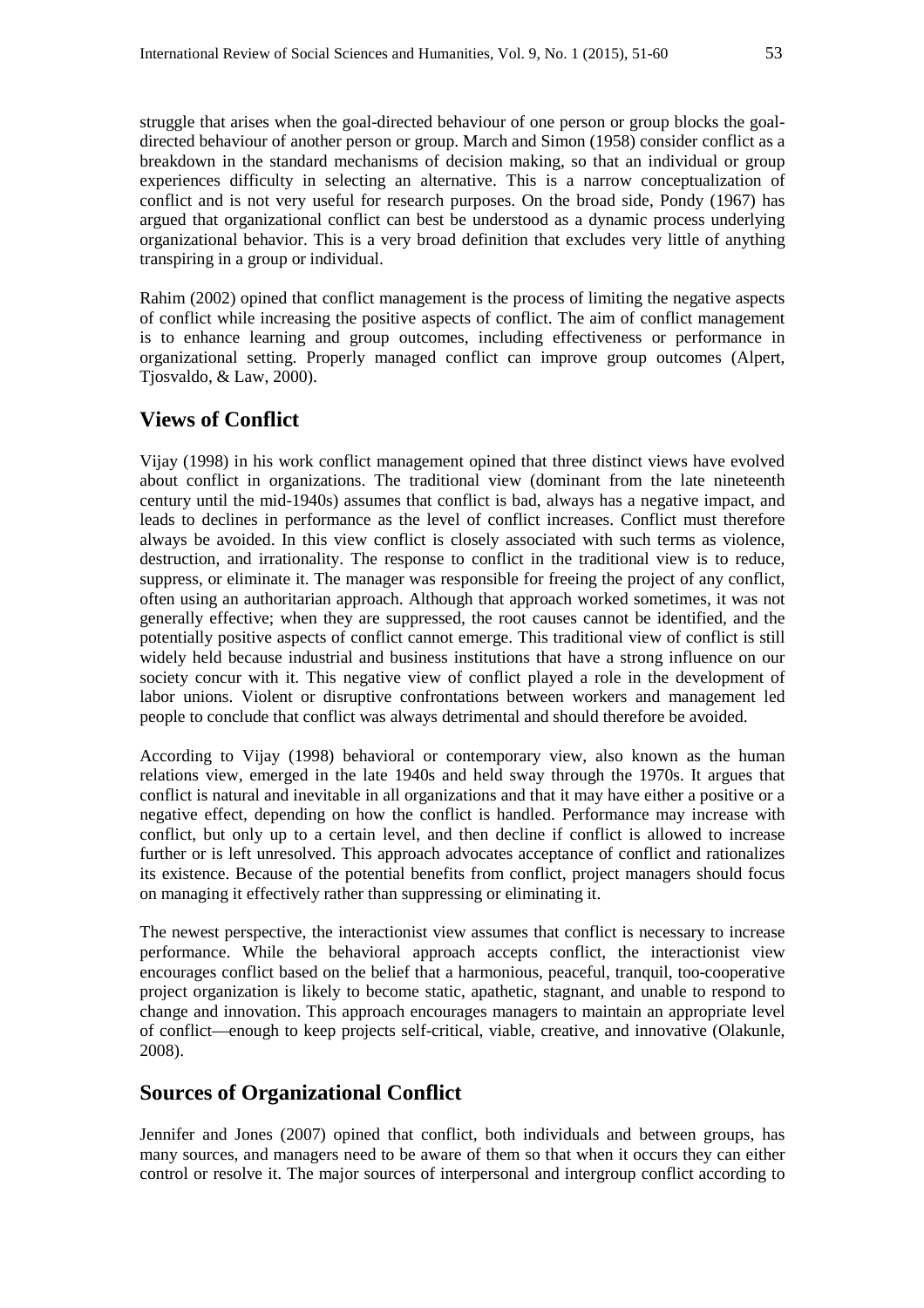them include differentiation, task relationships and scarcity of relationship. These they discusses as follows:

**Differentiation** – Differentiation implies the grouping of workers and tasks into functions and divisions to produce goods and services. Therefore, the grouping of workers and task within the organisation can cause conflict. Different functions commonly create different orientation towards the organization's major priorities, this is so because their views of what to be done to enhance the productivity and performance of the organisation differs as a result of differences in their task. The differences can cause conflict that does considerable harm because of it undermines group cohesiveness and functional integration and thus lowers the overall performance of the corporation. Again, some divisions within the organisation most times see themselves as vital as others and believe they have a higher status in the organisation, this also lead to conflict within the organisation.

**Task Relationship** – Task relationships generate conflict between people and groups because organisational tasks are interrelated and affect one another. Overlapping of authority, task independence, and incompatibility evaluation systems may stimulate conflict among functions and divisions. Overlapping authority emanate when two different functions or divisions claim authority for the same task, conflict may ensue. Such confusion often arises when a growing organisation has not yet fully worked out relationships between different groups.

**Scarcity of Resources – Competition for scarce resources produce conflict. Conflict over the** allocation of capital occurs among divisions and between divisions and corporate headquarters. Budget fights can be fierce when resources are scarce. Other organizational groups also have an interest in the way a company allocates scarce resources. Shareholders care about the size of the dividends. Employees want to maximize their salaries and benefits. Manager in competition for scarce resources may fight over who should get the biggest pay rise (Jennifer and Jones, 2007)

## **Pondy's Model of Organizational Conflict**

One of the most widely accepted models of organizational conflict was developed by Louis Pondy cited in Jennifer and Jones (2007) which viewed conflict as a dynamic process that consists of five sequential stage.

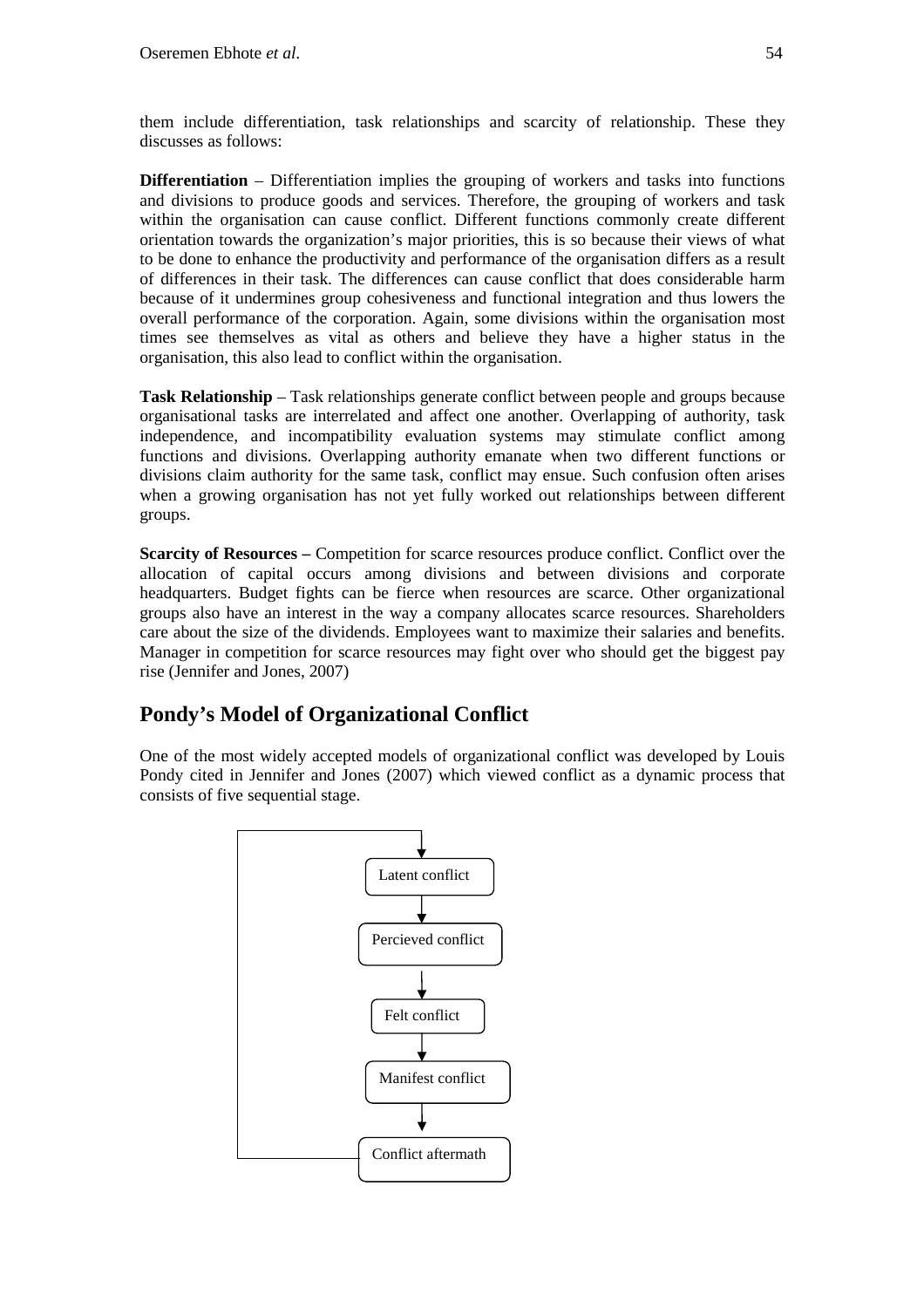**Source:** Jennifer & Gareth (2007), Understanding and managing organizational behavior, McGraw-Hill/Irwin.

**Latent Conflict** – According to Jennifer and Jones (2007), at this stage there is actually no conflict. But the potential to cause conflict is present though hidden.

**Perceived Conflict** – This is the stage were one party becomes aware that conflict exist as a result of the awareness of the fact that its goals are been thwarted by the action of another party. At this point in time, each party begins to search for the origin and the cause of the conflict, analyze the event that led to the occurrence of the conflict and able to state clearly that conflict exist.

Felt Conflict – At this stage, each party to the conflict develop a negative and hostile feeling against the other party. They develop this attitude of us- versus- them and begin to blame the other group as the cause of the conflict. Now as the party to the conflict argue out their view, it is usually blown out of proportion and conflict ensue.

**Manifest Conflict** – At the stage haven't felt the existence of conflict, one party decides to react and map out ways of dealing with the party whom they feel is the cause of the conflict. Also, both parties begin to hurt one another and thwart each other goals. Manifest conflict can take the form of open aggressiveness or even violence between people and group may occur.

**Aftermath of Conflict** – the conflict sooner or later in one way or the other someone get fired and serve as a scarp goat, the organisation reorganize and even fail as a result of the conflict. Every conflict episode leaves a conflict aftermath that affects the way both parties perceive and respond to a future conflict episode. If conflict can be resolve by compromise or collaboration before it reaches the manifest stage, the conflict aftermath will promote good future working relationship. If conflict process is not resolve early enough that will lead to a conflict aftermath that sour the relationship in the organisation and makes people believe that the working culture in the organisation is uncooperative.

### **Consequences of Organizational Conflict**

Conflict in the organization should be either resolved or used beneficially at the interest of the organization. Conflicts can have positive or negative consequences for the organization, depending upon the situation created by the manager as he or she manages and regulates the conflict situation.

#### **Positive Effects of Conflicts**

Mgbekem (2004) posited that some conflict positively affect the goal of the group of the organisation and improve its performance. Some of the positive effects of conflict situations are below:

**i. Stimulation of a Search for New Facts or Resolutions:** When two parties who respect each other face a conflict situation, the conflict resolution process may help in clarifying the facts and stimulating a search for mutually acceptable solutions.

**ii. Increase in Group Cohesion and Performance:** When two or more parties are in conflict, the performance and cohesion of each party is likely to improve. In a conflict situation, an opponent's position is evaluated negatively, and group allegiance is strongly reinforced, leading to increased group effort and cohesion.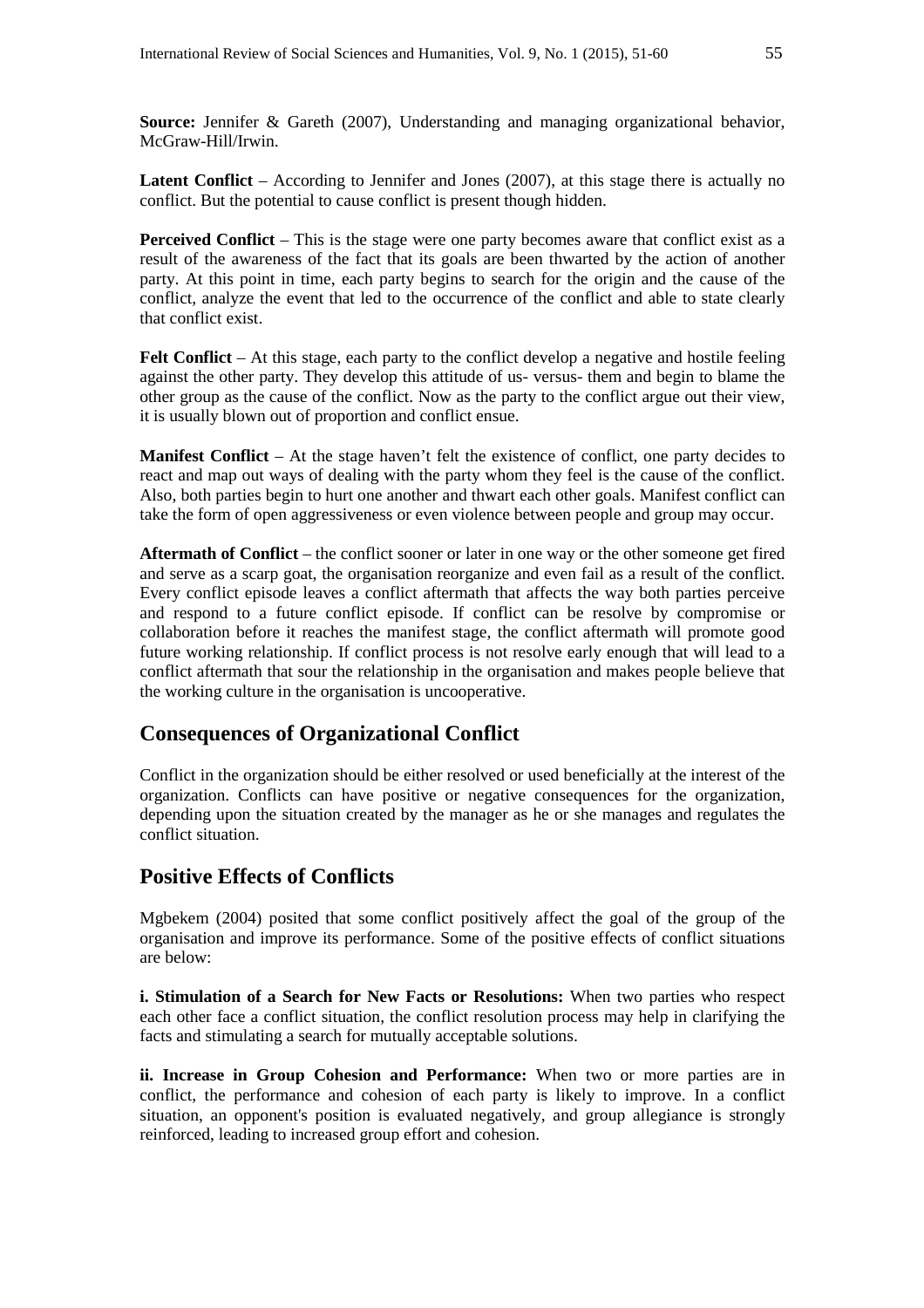**iii. Diffusion of More Serious Conflicts:** Games can be used to moderate the attitudes of people by providing a competitive situation which can liberate tension in the conflicting parties, as well as having some entertainment value. In organizations where members participate in decision making, disputes are usually minor and not acute as the closeness of members moderates belligerent and assertive behaviour into minor disagreements, which minimizes the likelihood of major fights.

**iv. Assessment of Power or Ability:** In a conflict situation, the relative ability or power of the parties involved can be identified and measured.

## **Negative Effects of Conflicts**

Destructive effects of conflicts include: i. impediments to smooth working ii diminishing output iii. obstructions in the decision making process, and iv. formation of competing affiliations within the organization. The total implication of such negative effects is to reduce employees' commitment to organizational goals and organizational efficiency (Kirchoff & Adams, 1982).

## **Strategies for Managing Conflicts**

According to Tosi, Rizzo, and Carroll (1986) there are four ways of managing conflicts, namely:

**i. Styles:** Conflict handling behaviour styles (such as competition, collaboration, compromise, avoidance or accommodation) may be suitably encouraged, depending upon the situation.

**ii. Improving Organizational Practices:** After identifying the reason for the conflict situation, suitable organizational practices can be used to resolve conflicts, including: establishing super ordinate goals, reducing vagueness, minimizing authority- and domainrelated disputes, improving policies, procedures and rules, re-apportioning existing resources or adding new, altering communications, movement of personnel, and changing reward systems.

**iii. Special Roles and Structure:** *A* manager has to initiate structural changes needed, including re-location or merging of specialized units, shoulder liaison functions, and act as an integrator to resolve conflicts.

**iv. Confrontation Techniques:** Confrontation techniques aim at finding a mutually acceptable and enduring solution through collaboration and compromise. It is done in the hope that conflicting parties are ready to face each other amicably, and entails intercession, bargaining, negotiation, mediation, attribution and application of the integrative decision method, which is a collaborative style based on the premise that there is a solution which can be accepted by both parties. It involves a process of defining the problem, searching for alternatives and their evaluation, and deciding by consensus.

However, Rahim & Bonoma, (1979) presented a two-dimensional model of the styles of resolving organisation conflict below.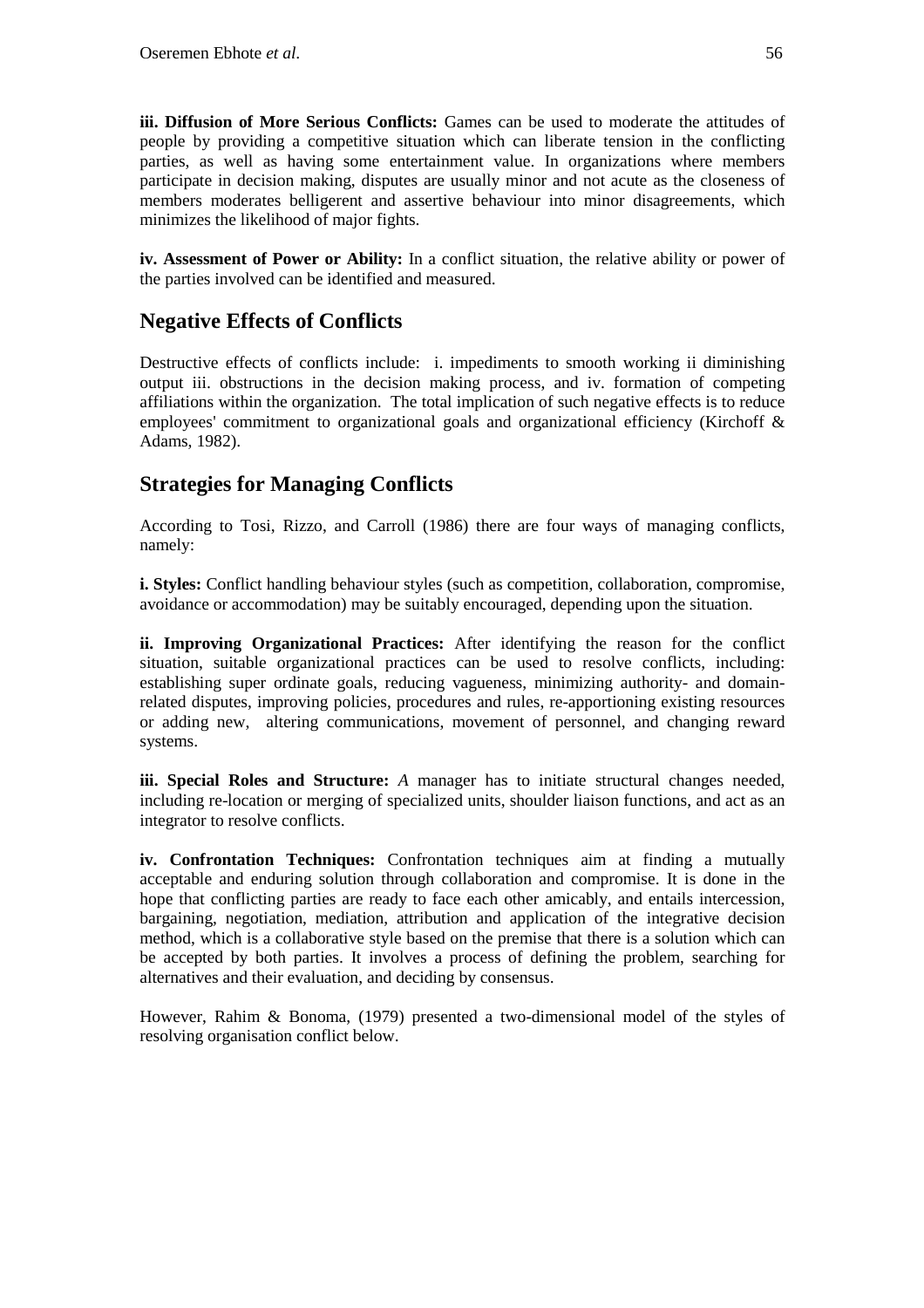

**Source:** Rahim & Bonoma (1979). Managing organizational conflict: A model diagnosi and intervention, Psychological Reports.

#### **The styles of handling organizational conflict are described as follows:**

**i. Integrating Style:** This style have a high concern for self and others. This style is also known as problem solving. It involves cooperation between the parties (i.e., frankness, exchange of information, and examination of differences to reach an acceptable solution between the two parties. Gray (1989) describes integrating style as collaborating "a process through which parties who see different aspects of a problem can constructively explore their differences and search for solutions that go beyond their own limited vision of what is possible". Confrontation involves open communication, clearing up misunderstanding, and analyzing the underlying causes of conflict. This is a prerequisite for problem solving, which involves identification of, and solution to, the real problem(s) to provide maximum satisfaction of concerns of both parties.

**ii. Obliging Style:** This style reveals an element of self-sacrifice. The style indicates low concern for self and high concern for other, which is also known as accommodating. This style is associated with attempting to play down the differences and emphasizing commonalities to satisfy the concern of the other party. It may take the form of selfless generosity, charity, or obedience to another party's order. An obliging person neglects his or her own concern to satisfy the concern of the other party. Such an individual is like a "conflict absorber," that is, a "person whose reaction to a perceived hostile act on the part of another has low hostility or even positive friendliness".

**iii. Dominating Style:** This style indicates high concern for self and low concern for others. This is also known as competing. This style has been identified with a win–lose orientation or with forcing behavior to win one's position. A dominating or competing person goes all out to win his or her objective and, as a result, often ignores the needs and expectations of the other party. Dominating may mean standing up for one's rights and/or defending a position that the party believes to be correct. Sometimes a dominating person wants to win at any cost. A dominating supervisor is likely to use his or her position power to impose his or her will on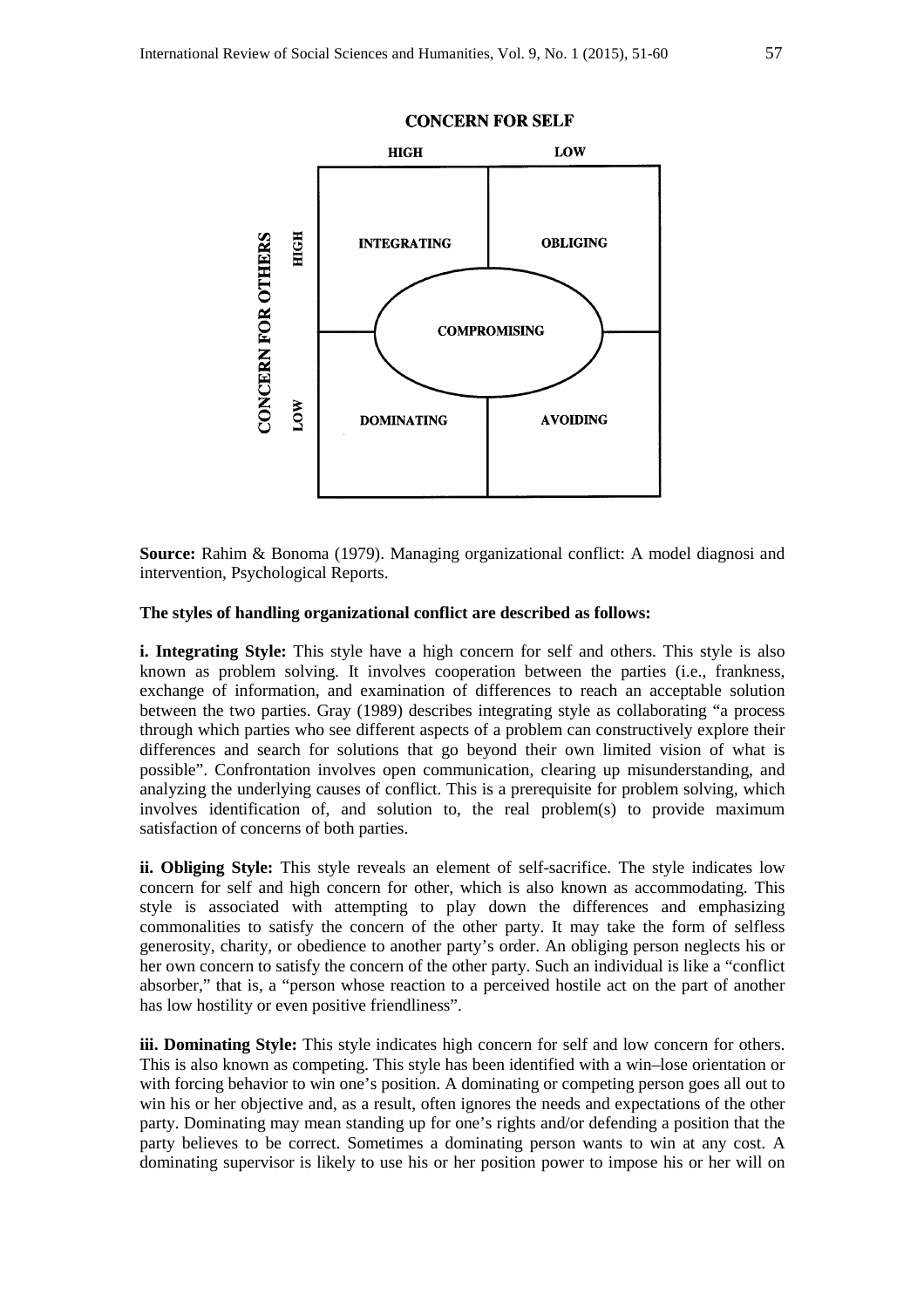the subordinates and command their obedience. A person who does not possess formal position power may wield power by deceit, bluff, bringing in superiors, and so on.

**iv. Avoiding Style:** This style indicates low concern for self and others. This is also known as suppression. It has been associated with withdrawal, buck-passing, sidestepping, or "see no evil, hear no evil, speak no evil" situations. It may take the form of postponing an issue until a better time, or simply withdrawing from a threatening situation. An avoiding person fails to satisfy his or her own concern as well as the concern of the other party. This style is often characterized as an unconcerned attitude toward the issues or parties involved in conflict. Such a person may refuse to acknowledge in public that there is a conflict that should be dealt with.

**v. Compromising Style:** This style indicates intermediate concern for self and others. It involves give - and- take or sharing whereby both parties give up something to make a mutually acceptable decision. It may mean splitting the difference, exchanging concession, or seeking a quick, middle-ground position. A compromising party gives up more than a dominating party but less than an obliging party. Likewise, such a party addresses an issue more directly than an avoiding party but does not explore it in as much depth as an integrating party. Additional insights may be gained by reclassifying the five styles of handling interpersonal conflict according to the terminologies of game theory. Integrating style can be reclassified to a positive-sum on nonzero-sum (win–win) style, compromising to a mixed (nowin/no-lose) style, and obliging, dominating, and avoiding to zero-sum or negative-sum (lose–win, win–lose, and lose–lose, respectively) styles.

### **Organisational Conflict and Organisational Performance**

Hefferman and Flood (2006) stated that as a concept in modern management, organisational performance suffered from problems of conceptual clarity in a number of areas. The first was the area of definition while the second was that of measurement. The term performance was sometimes confused with productivity. Productivity was a ratio depicting the volume of work completed in a given amount of time. Performance was a broader indicator that could include productivity as well as quality, consistency and other factors.

Organisation performance has been the most vital issues for every organisation either profit or non-profit organisation. It is expedient for mangers to know the factors that affect the performance. According to Rivers (2005), the hidden costs of unresolved conflict in organizations are enormous and finding effective ways to manage and resolve organizational conflicts can have a significant impact on productivity and hence organisational performance. However, it is quite difficult in actual sense to measure performance, but in this context performance is taken to be the productivity i.e the relationship between input and output.

Richardo and Wade (2010) argued that performance measures could include result-oriented behaviour (criterion-based) and relative (normative) measures, education and training, concepts and instruments, including management development and leadership training which were the necessary building skills and attitudes of performance management. Hence, from the above, the term 'performance' should be broader based on which include effectiveness, efficiency, economy, consistency behaviour and normative measures (Richardo and Wade, 2010). It is the managers responsibility to identify what could be the possible cause(s) of conflict and resolving them early enough to avoid interference with the performance of individual in the organisation. Performance of an organisation is one of the major indicator which informs stakeholders in any business that the business is doing well and as a result their investment is secured. conflict or unresolved conflict among employees that is not well managed by the manager can affect the organisational performance negatively and the achievement of the goals and objectives of the enterprise. This is in agreement with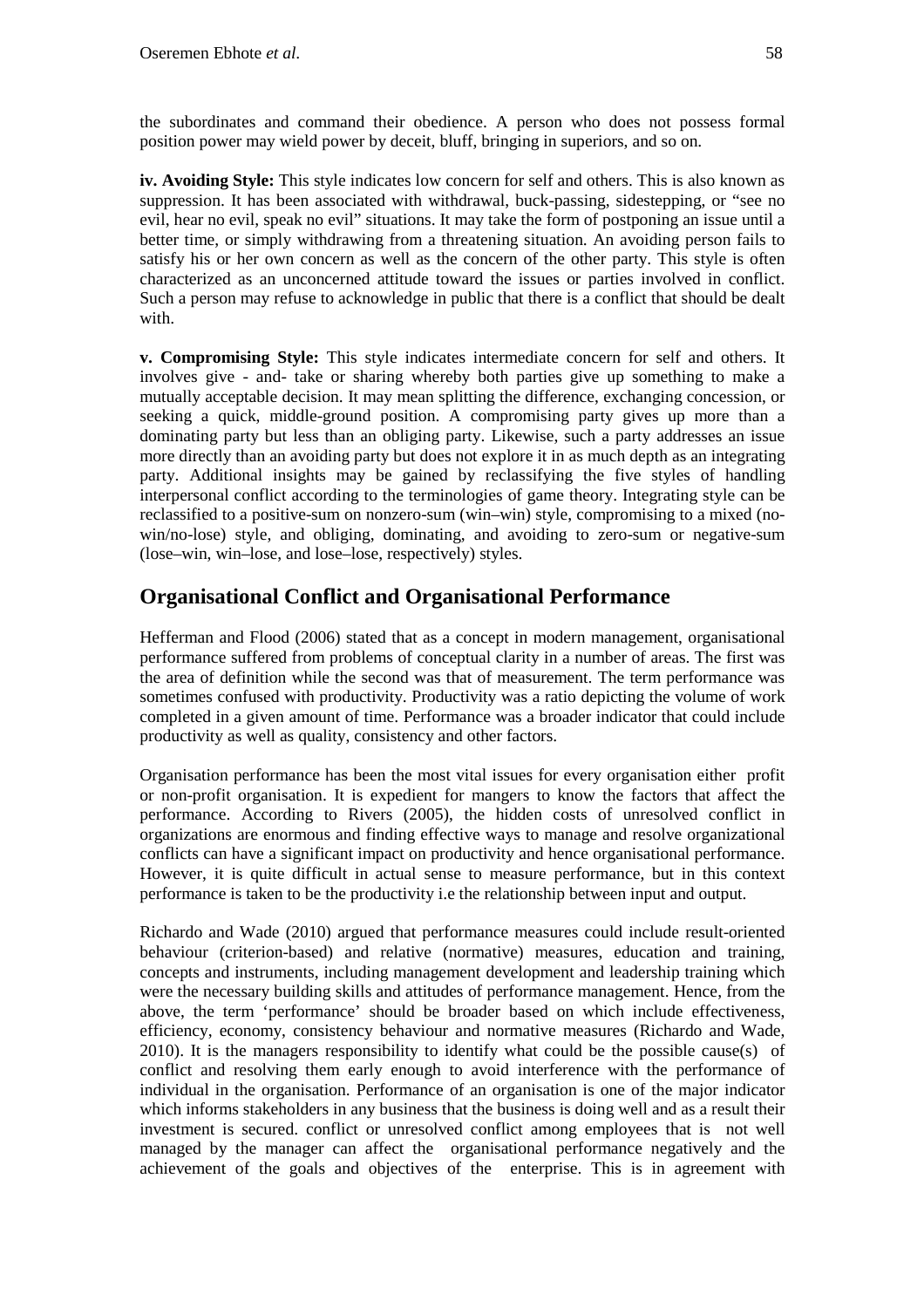Mgbekem (2004) that negative effect of conflict can cause individuals or groups to become hostile and can cause them to withhold information and resources. Henry (2009) posited in his research that positive effect of conflict can improve the quality of decisions, stimulate involvement in discussion and building group cohesion. However, when conflict is not properly managed organisation will not reap the above mentioned advantages of conflict. From the foregoing, it is established that conflict has beneficial effects when managed properly and has negative effects when it is not properly resolved especially among employees. Conflict is an inevitable phenomenon in any organisation system and it can come in different forms and it is the duty of the manager to handle it properly.

### **Conclusion**

A manager should manage conflicts successfully rather than restrain or avoid them. For the organization's management team to manage conflict, they need to know the causes of the conflict and the parties involved in other to get to the root of the problem. In the process of manager resolving conflicts, many problems can be identified and solved by removing obstacles and creating a new environment of individual growth. If conflicts are not managed properly, they can be damaging, as they waste a lot of energy and time, and invoke tension, which reduces the productivity and creativity of those involved. On the other hand, when the conflicts are properly managed it can lead to a stronger relationship within the organisation as well as mutual respect for one another. Managers on their part having resolved the conflict efficiently can use the techniques or the approaches adopted to resolve further conflict which might ensue the future.

#### **Recommendation**

The paper makes the following recommendations:

- i. Those managers should see conflict as an integral part of human life, hence organizations are made up of human being, conflict situation must be anticipated.
- ii. Manager should not only see conflict as having negative effects on the organization, rather they should know that conflict can also help to strengthen the working relationship in the organization when resolved amicably.
- iii. Managers should identify at all time parties to a conflict and the cause of the conflict before initiating settlement.
- iv. Managers should clearly define the role of each job to prevent overlapping of functions in the organization as this has been found to be the cause of most conflict in recent time.
- v. Managers should face the conflict head longed to resolving it as it is popularly say "he who fight and run away needs to fight another day". That is to say, what they fail to prevent now in the organization can lead to a bigger problem in the future.

#### **References**

- [1] O. Azamosa, Industrial conflict in Nigerian universities: The case of the academic staff union of the university teaching strike of Dec. 2002 – June 2003, Department of Sociology, Anthropology and Applied Science, Bristol University, (2004).
- [2] B. Gray, *Collaborating: Finding Common Ground for Multiparty Problems*, (1989), San Diego: Jossey Bass.
- [3] J.M. George and G.R. Jones, *Understanding and Managing Organisational Behaviour*, (2007), McGraw-Hill/Irwin.
- [4] N. Kirchoff and J.R. Adams, *Conflict Management for Project Managers*, (1982), Drexel Hill Project Management Institute.
- [5] J.G. March and H.A. Simon, *Organizations*, (1958), New York: Wiley.